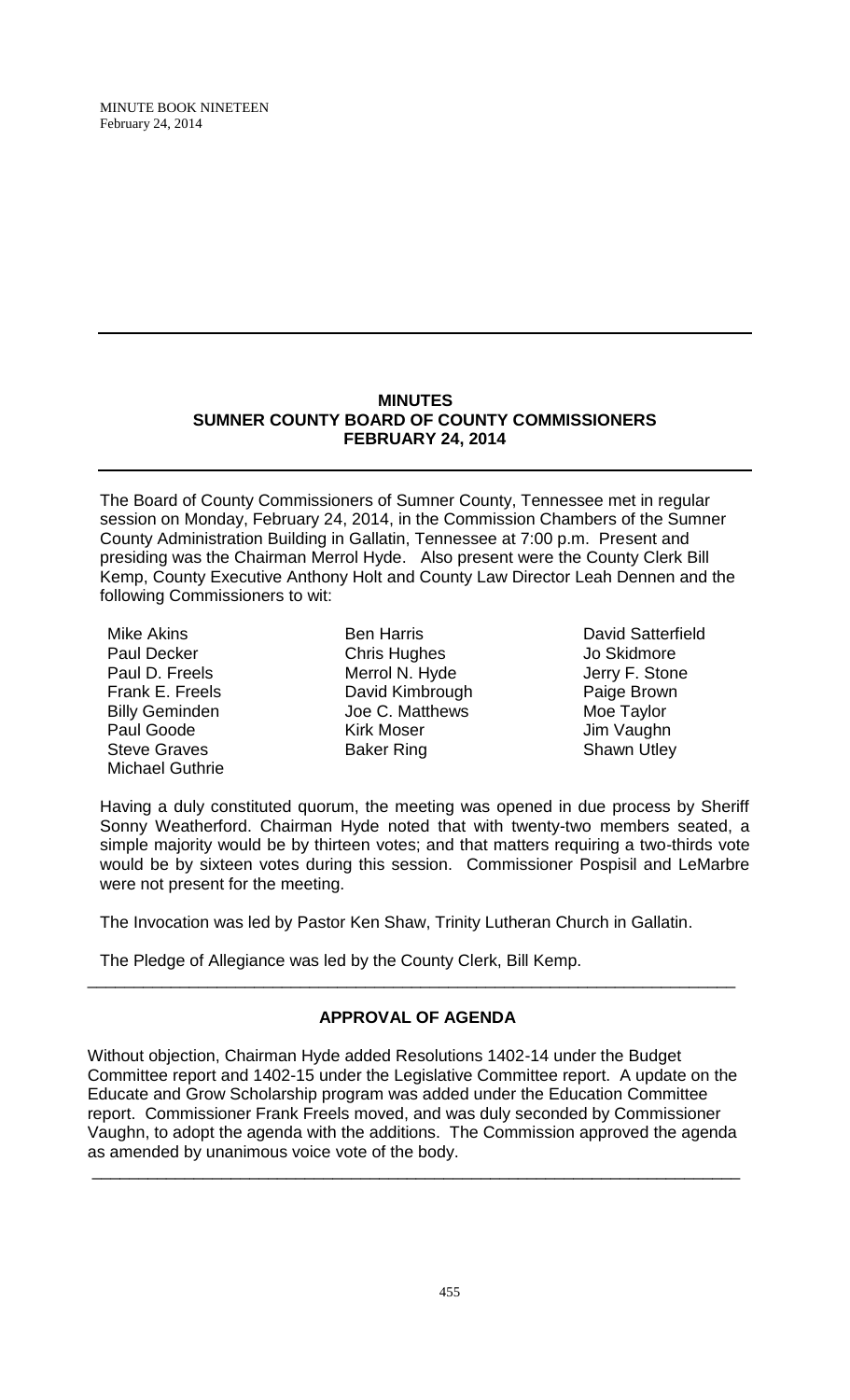### **APPROVAL OF MINUTES**

The minutes for the meeting of this body held on January 27, 2014, and recorded in the office of the Clerk, Bill Kemp, were approved by voice vote after Commissioner Akins made the motion, seconded by Commissioner Skidmore.

## **RECOGNITION OF THE PUBLIC**

 Chairman Hyde opened the floor to allow the public to speak concerning any matter on the agenda.

Mary Hall of 552 Hollerman Lane in Gallatin implored the Commission to change the revised rules to the Education and Grow Scholarship program, so that her daughter can continue with her education.

With no one else wishing to speak, recognition of the public was closed.

## **REPORT OF THE CHAIR**

\_\_\_\_\_\_\_\_\_\_\_\_\_\_\_\_\_\_\_\_\_\_\_\_\_\_\_\_\_\_\_\_\_\_\_\_\_\_\_\_\_\_\_\_\_\_\_\_\_\_\_\_\_\_\_\_\_\_\_\_\_\_\_\_\_\_\_\_\_

Commissioner Geminden introduced the following resolution and moved for approval. Commissioner Graves seconded the motion.

### **A RESOLUTION HONORING MEMBERS OF THE SUMNER COUNTY 4-H CONSUMER DECISION-MAKING PROGRAM**

**WHEREAS,** members of Sumner County's 4-H Consumer Decision-Making Program recently competed successfully at the national competition in Denver, Colorado, winning the County's first-ever title in the program's nine-year history; and

**WHEREAS,** the local 4-H team members, Jocelyn White of Gallatin High School; Kirsten Beasley of Aaron Academy; Kelly Hunt and Lesley Colin of Station Camp High School, coached by Sumner County 4-H Program Assistants, Diane Vann and Gwen Groves, worked diligently, practiced repeatedly, and demonstrated their decision-making and problem-solving skills both individually and as a team; and

**WHEREAS,** University of Tennessee's 4-H Consumer Decision-Making Program teaches young people to develop life skills that will enable them to become self-directing, productive, and contributing members to society.

**WHEREAS**, The Sumner County Program members competed successfully against other teams where they had to rank a variety of products over others based on criteria, standards, and quality and claimed a well-deserved victory; and

**WHEREAS,** these outstanding students, with their award-winning decisions and wise choices, showed innovation, integrity, and teamwork and demonstrated that they are our County's future leaders and an inspiration to others.

**NOW, THEREFORE BE IT RESOLVED** by the Sumner County Board of County Commissioners meeting in regular session on this the  $24<sup>th</sup>$  day of February, 2014, that this body does hereby congratulate and commend the members and advisors of the Sumner County 4-H team for their outstanding achievements and wishes them much success in the future; and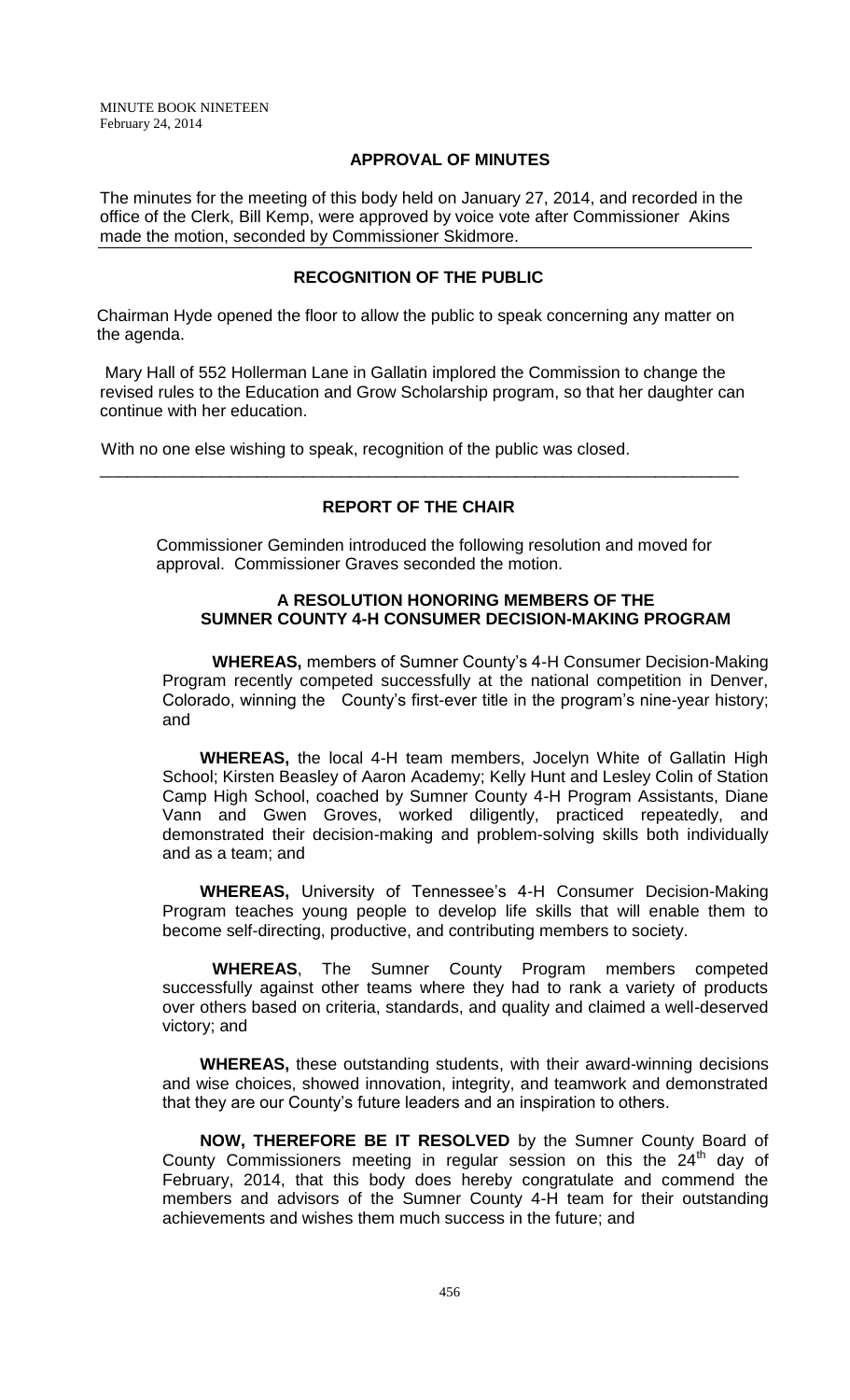**BE IT FURTHER RESOLVED** that this resolution shall be spread on the minutes of this body and the Clerk is to furnish a copy of this resolution to the Sumner County 4-H Consumer Decision-Making team.

\_\_\_\_\_\_\_\_\_\_\_\_\_\_\_\_\_\_\_\_\_\_\_\_\_\_\_\_\_\_\_\_\_\_\_\_\_\_\_\_\_\_\_\_\_\_\_\_\_\_\_\_\_\_\_\_\_\_\_\_\_\_\_\_\_

Chairman Hyde declared the resolution honoring the 4-H team approved by the body upon unanimous voice vote.

Commissioner Graves introduced the following resolution and moved for approval. Commissioner Akins seconded the motion.

\_\_\_\_\_\_\_\_\_\_\_\_\_\_\_\_\_\_\_\_\_\_\_\_\_\_\_\_\_\_\_\_\_\_\_\_\_\_\_\_\_\_\_\_\_\_\_\_\_\_\_\_\_\_\_\_\_\_\_\_\_\_\_\_\_\_\_\_\_\_\_\_\_\_\_\_\_\_\_\_\_\_\_\_

### **A RESOLUTION HONORING JAMES LEROY PERRY AS HE RETIRES FROM THE SUMNER COUNTY HIGHWAY DEPARTMENT**

**WHEREAS,** Mr. Perry has served with the Sumner County Highway Department for thirty-seven years with dedication and hard work; and

**WHEREAS,** Mr. Perry is a Sumner County native as he was born in Gallatin and grew up in Bethpage; and

**WHEREAS,** Mr. Perry worked tirelessly at the Highway Department installing tiles, helping to clear roads for repairs, and driving a truck which has been his favorite task; and

**WHEREAS,** Mr. Perry plans on spending his stress-free retirement doing the things he loves the most like trading horses and working on his gun and knife collections; and

**WHEREAS,** Mr. Perry's dedication and long-standing efforts to improve the Sumner County roads have been tremendous and his commitment to serving the Highway Department and the citizens of Sumner County will be missed.

**NOW, THEREFORE, BE IT RESOLVED** by the Sumner County Board of County Commissioners meeting in regular session on this the  $24<sup>st</sup>$  day of February, 2014, that this body does hereby commend and congratulate Mr. James Leroy Perry and acknowledges his many years of service and dedication; and

**BE IT FURTHER RESOLVED** that this resolution is to be spread on the minutes of this body and the Clerk is to furnish a copy of this resolution to Mr. James Leroy Perry.

Chairman Hyde declared the resolution honoring Mr. Perry approved by the body upon unanimous voice vote.

\_\_\_\_\_\_\_\_\_\_\_\_\_\_\_\_\_\_\_\_\_\_\_\_\_\_\_\_\_\_\_\_\_\_\_\_\_\_\_\_\_\_\_\_\_\_\_\_\_\_\_\_\_\_\_\_\_\_\_\_\_\_\_\_\_

 Commissioner Kimbrough introduced the following resolution and moved for approval. Commissioner Vaughn seconded the motion.

\_\_\_\_\_\_\_\_\_\_\_\_\_\_\_\_\_\_\_\_\_\_\_\_\_\_\_\_\_\_\_\_\_\_\_\_\_\_\_\_\_\_\_\_\_\_\_\_\_\_\_\_\_\_\_\_\_\_\_\_\_\_\_\_\_\_\_\_\_\_\_\_\_\_\_\_\_\_\_\_\_\_\_\_

## **A RESOLUTION HONORING BRAXTON LANG'S ACCOMPLISHMENTS**

**WHEREAS,** Braxton Lang, an outstanding senior at Merrol Hyde Magnet School, scored his 1,000<sup>th</sup> point in the Hawks' recent basketball victory at home, placing him only the third player in the history of the school to reach this milestone and making him a well-deserved member of the 1,000 Point Club in basketball; and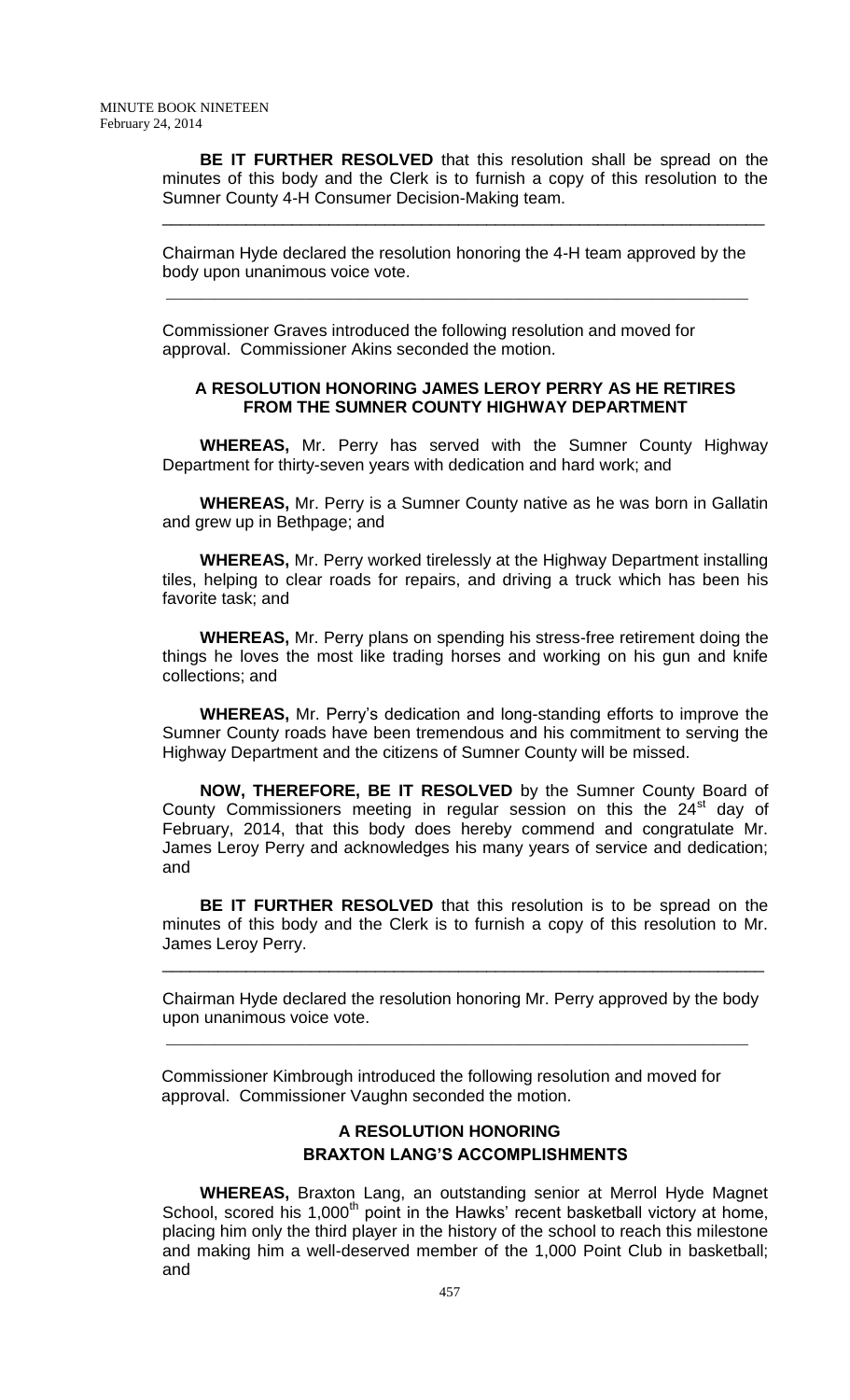**WHEREAS,** Braxton has been both captain of the Varsity Basketball and Tennis teams; a member of the All County/All District Basketball and Tennis teams; a member of the DECA team and he successfully placed in several of their competitions; he was a Merrol Hyde Magnet School Blue and Gold Award winner in 2010, and as co-captain of the basketball team, he led his teammates to participate in the first region tournament in Merrol Hyde Magnet's basketball history; and

**WHEREAS,** Braxton, in addition to being an extraordinary athletic talent with limitless potential, has superb academic skills with a 3.65 GPA and has maintained a perfect attendance record the past four years; and

**WHEREAS,** while maintaining a high GPA and excelling in sports, Braxton works a part-time job and has been very active in community service where he assisted coaching a youth baseball team and taught gymnastics to young children, and through his hard work, team spirit, and remarkable accomplishments, has been an inspiration to many people of all ages.

**NOW, THEREFORE BE IT RESOLVED** by the Sumner County Board of County Commissioners meeting in regular session on this the  $24<sup>th</sup>$  day of February, 2014, that this body does hereby congratulate Mr. Braxton Lang for his outstanding performances and wishes him future success in all he undertakes; and

**BE IT FURTHER RESOLVED** that this resolution is to be spread on the minutes of this body and the Clerk is to furnish a copy of this resolution to Mr. Braxton Lang.

Chairman Hyde declared the resolution honoring Mr. Lang approved by the body upon unanimous voice vote.

\_\_\_\_\_\_\_\_\_\_\_\_\_\_\_\_\_\_\_\_\_\_\_\_\_\_\_\_\_\_\_\_\_\_\_\_\_\_\_\_\_\_\_\_\_\_\_\_\_\_\_\_\_\_\_\_\_\_\_\_\_\_\_\_\_

Commissioner Taylor introduced the following resolution and moved for approval. Commissioner Akins seconded the motion.

\_\_\_\_\_\_\_\_\_\_\_\_\_\_\_\_\_\_\_\_\_\_\_\_\_\_\_\_\_\_\_\_\_\_\_\_\_\_\_\_\_\_\_\_\_\_\_\_\_\_\_\_\_\_\_\_\_\_\_\_\_\_\_\_\_\_\_\_\_\_\_\_\_\_\_\_\_\_\_\_\_\_\_\_

## **A RESOLUTION CELEBRATING GLADYS BRASWELL'S ONE HUNDREDTH BIRTHDAY**

**WHEREAS**, Gladys Braswell, a Sumner County native, was born on February 6, 1914 and recently celebrated her one hundredth birthday; and

**WHEREAS,** Mrs. Braswell married Robert Braswell and was blessed with three children, three grandchildren and six great-grandchildren and has been a devoted wife, and a loving, nurturing mother; and

**WHEREAS,** Mrs. Braswell served the Sumner County school system as a principal, school librarian, classroom teacher and Title One resource teacher and lived her life defined by the hard work, devotion, and commitment she has given to her family, community and church, and today, her kindness of heart and positive attitude continue to inspire all who know her.

**NOW, THEREFORE, BE IT RESOLVED** by the Sumner County Board of County Commissioners meeting in regular session on this the  $24<sup>th</sup>$  day of February, 2014, that this body is proud to congratulate Mrs. Gladys Braswell on reaching this incredible milestone and wishes her happiness, joy, and love as she celebrates her hundredth year on God's Earth; and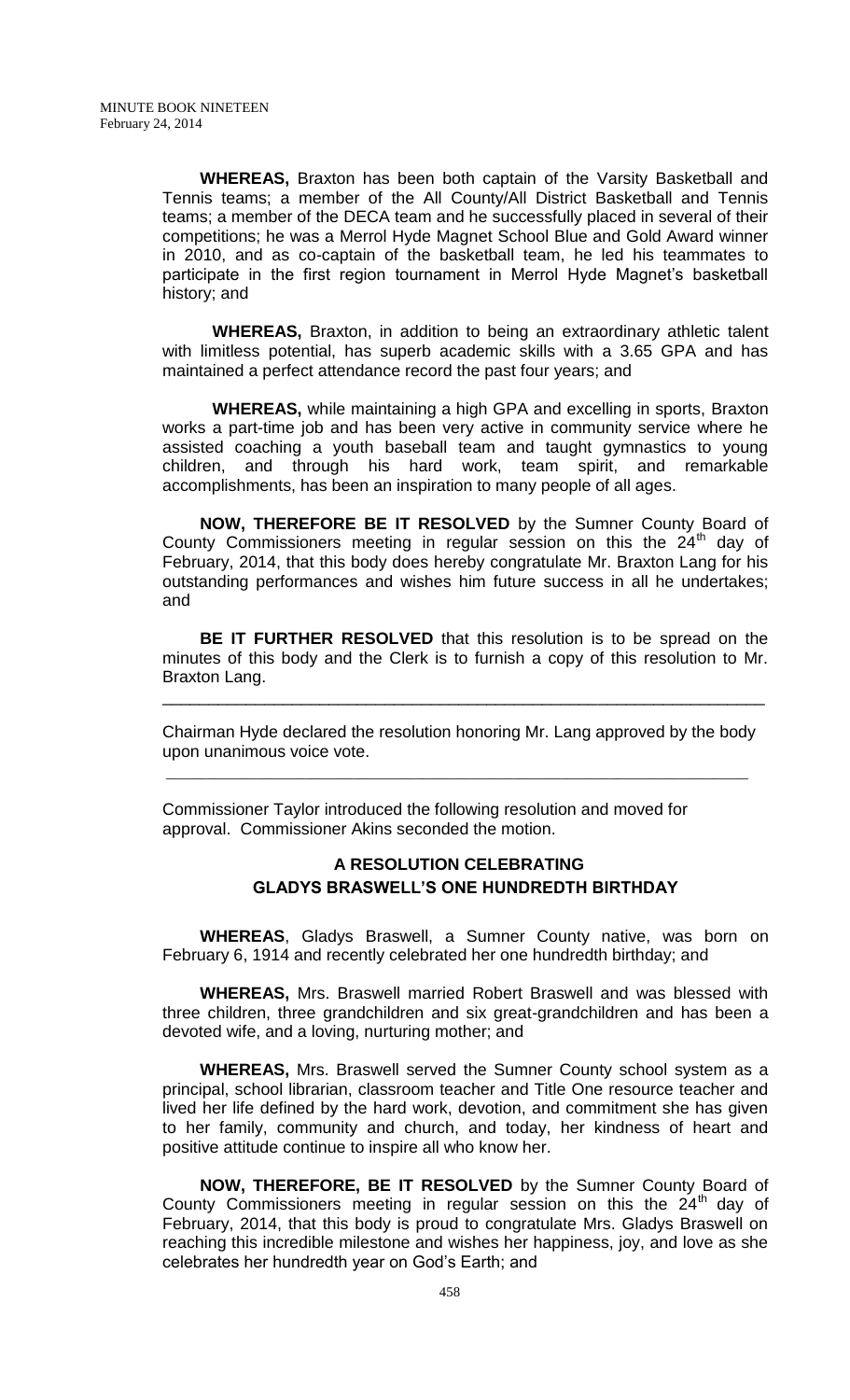**BE IT FURTHER RESOLVED** that this resolution is to be spread on the minutes of this body so as to make it a permanent part of the records of this body and the Clerk is hereby directed to furnish a copy of this resolution to Mrs. Gladys Braswell.

Chairman Hyde declared the resolution honoring Mrs. Braswell approved by the body upon unanimous voice vote.

\_\_\_\_\_\_\_\_\_\_\_\_\_\_\_\_\_\_\_\_\_\_\_\_\_\_\_\_\_\_\_\_\_\_\_\_\_\_\_\_\_\_\_\_\_\_\_\_\_\_\_\_\_\_\_\_\_\_\_\_\_\_

 Chairman Hyde recognized Mr. Jimmy Johnson who reported on Forward Sumner's efforts toward furthering economic progress in Sumner County. Chairman Hyde requested Mr. Johnson make regular reports to the Public Services Committee.

\_\_\_\_\_\_\_\_\_\_\_\_\_\_\_\_\_\_\_\_\_\_\_\_\_\_\_\_\_\_\_\_\_\_\_\_\_\_\_\_\_\_\_\_\_\_\_\_\_\_\_\_\_\_\_\_\_\_\_\_\_\_\_\_\_\_\_\_\_\_\_\_\_\_\_\_\_\_\_\_\_\_\_\_

 $\frac{1}{\sqrt{2}}$  ,  $\frac{1}{\sqrt{2}}$  ,  $\frac{1}{\sqrt{2}}$  ,  $\frac{1}{\sqrt{2}}$  ,  $\frac{1}{\sqrt{2}}$  ,  $\frac{1}{\sqrt{2}}$  ,  $\frac{1}{\sqrt{2}}$  ,  $\frac{1}{\sqrt{2}}$  ,  $\frac{1}{\sqrt{2}}$  ,  $\frac{1}{\sqrt{2}}$  ,  $\frac{1}{\sqrt{2}}$  ,  $\frac{1}{\sqrt{2}}$  ,  $\frac{1}{\sqrt{2}}$  ,  $\frac{1}{\sqrt{2}}$  ,  $\frac{1}{\sqrt{2}}$ 

### **PUBLIC NOTICE**

Chairman Hyde directed Clerk Kemp to read the following notice into the record.

There will be a public hearing at the Sumner County Commission meeting on February 24, 2014, at 7 p.m. (CST). This meeting will be held at the Sumner County Administration Building in the Commission Chambers, located at 355 N. Belvedere Drive, Gallatin, TN.

Jeffery Clark and Earl Clark are requesting to have their property rezoned from Agricultural to Commercial 2 Planned Unit Development. Subject property is located at 3256 Highway 31-E, Bethpage, Tn., is on Tax Map 84, Parcel 7, contains 1.47 acres.

A copy of this request is located in the Sumner County Construction and Development Department which is located in Room 202 of the Sumner County Administration Building, 355 N. Belvedere Drive, Gallatin, TN.

Anyone having an interest, desiring to comment, or ask questions concerning this request is invited to attend this meeting or call the Sumner County Construction and Development Department at (615)452-1467.

 Chairman Hyde introduced the following resolution. Commissioner Akins moved, seconded by Commissioner Satterfield, to approve the matter.

\_\_\_\_\_\_\_\_\_\_\_\_\_\_\_\_\_\_\_\_\_\_\_\_\_\_\_\_\_\_\_\_\_\_\_\_\_\_\_\_\_\_\_\_\_\_\_\_\_\_\_\_\_\_\_\_\_\_\_\_\_\_

### **1402-01 A RESOLUTION APPROVING ZONING RECLASSIFICATION OF PROPERTY AT 3256 HIGHWAY 31-E, BETHPAGE, TENNESSEE, CONTAINS 1.47 ACRES AND IS ON TAX MAP 84, PARCEL 7.00 FROM AGRICULTURE TO COMMERICAL C-2 PUD**

**BE IT RESOLVED** by the Sumner County Board of County Commissioners meeting in regular session on this the  $24<sup>th</sup>$  day of February, 2014, that this body hereby approves a zoning reclassification from Zone A (Agricultural) to Zone C-2 PUD (Commercial 2-Planned Unit Development) located at 3256 Highway 31-E, Bethpage, TN; Tax Map 84, Parcel 7.00, containing 1.47 acres, currently zoned agricultural, as shown on the attachment herewith.

\_\_\_\_\_\_\_\_\_\_\_\_\_\_\_\_\_\_\_\_\_\_\_\_\_\_\_\_\_\_\_\_\_\_\_\_\_\_\_\_\_\_\_\_\_\_\_\_\_\_\_\_\_\_\_\_\_\_\_\_\_\_\_\_\_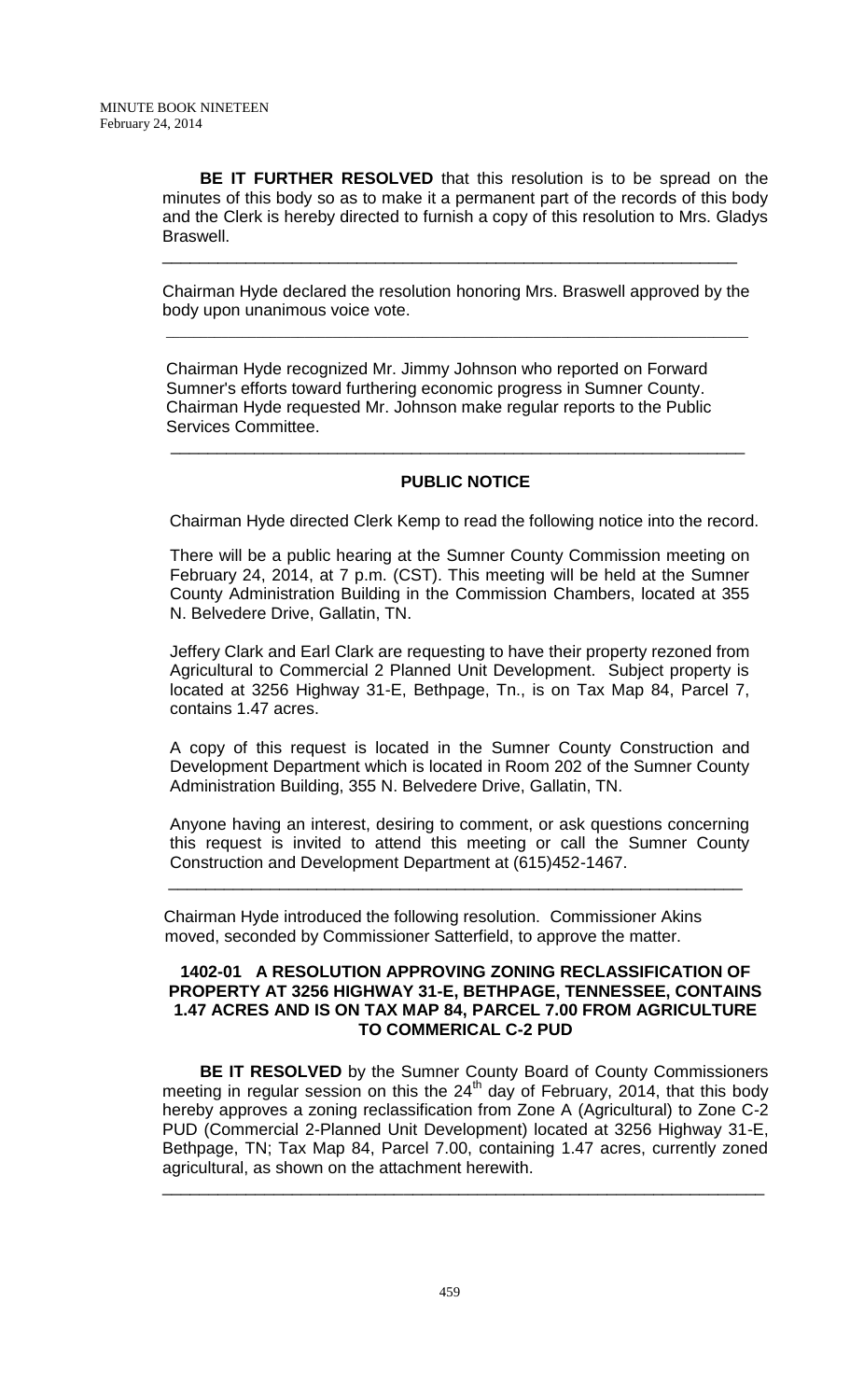The electronic vote was recorded in the following manner:

|   | <b>Stone</b>    | Υ | Guthrie       |   |
|---|-----------------|---|---------------|---|
| Y | Goode           | Y | Skidmore      |   |
|   | <b>Decker</b>   | Y | Hyde          | Y |
|   | <b>Brown</b>    | Y | Vaughn        |   |
| Y | <b>Matthews</b> | Y | <b>Harris</b> |   |
| Y | Graves          | Y | Satterfield   | Y |
|   | Taylor          | Y | Geminden      |   |
|   |                 |   |               |   |

Chairman Hyde declared the zoning amendment approved by the body. \_\_\_\_\_\_\_\_\_\_\_\_\_\_\_\_\_\_\_\_\_\_\_\_\_\_\_\_\_\_\_\_\_\_\_\_\_\_\_\_\_\_\_\_\_\_\_\_\_\_\_\_\_\_\_\_\_

### **CONSENT AGENDA**

Chairman Hyde introduced the following items of the Consent Agenda:

### **1402-04 A RESOLUTION DECLARING VARIOUS ITEMS FROM THE HIGHWAY DEPARTMENT AS SURPLUS AND AUTHORIZING DISPOSAL OR SALE OF SAME PURSUANT TO EXISITING POLICIES AND PROCEDURES**

**BE IT RESOLVED** by the Sumner County Board of County Commissioners meeting in regular session on this the  $24<sup>th</sup>$  day of February, 2014 that this body does hereby declare the items from the Highway Department as surplus, as shown on the attachment; and

**BE IT FURTHER RESOLVED,** that the disposal or sale of the same is authorized pursuant to existing policies and procedures.

\_\_\_\_\_\_\_\_\_\_\_\_\_\_\_\_\_\_\_\_\_\_\_\_\_\_\_\_\_\_\_\_\_\_\_\_\_\_\_\_\_\_\_\_\_\_\_\_\_\_\_\_\_\_\_\_\_\_\_\_\_\_\_\_\_

### **1402-05 A RESOLUTION DECLARING VARIOUS ITEMS FROM CIRCUIT COURT AS SURPLUS AND AUTHORIZING DISPOSAL OR SALE OF SAME PURSUANT TO EXISITING POLICIES AND PROCEDURES**

**BE IT RESOLVED** by the Sumner County Board of County Commissioners meeting in regular session on this the  $24<sup>th</sup>$  day of February, 2014, that this body does hereby declare the items from Circuit Court as surplus, as shown on the attachment; and

**BE IT FURTHER RESOLVED,** that the disposal or sale of the same is authorized pursuant to existing policies and procedures.

\_\_\_\_\_\_\_\_\_\_\_\_\_\_\_\_\_\_\_\_\_\_\_\_\_\_\_\_\_\_\_\_\_\_\_\_\_\_\_\_\_\_\_\_\_\_\_\_\_\_\_\_\_\_\_\_\_\_\_\_\_\_\_\_\_

## **1402-06 A RESOLUTION ACCEPTING THE BOND OF THE FINANCE DIRECTOR FOR SUMNER COUNTY, TENNESSEE**

**BE IT RESOLVED** by the Sumner County Board of County Commissioners meeting in regular session on this the  $24<sup>th</sup>$  day of February, 2014, that this body hereby accepts the \$100,000.00 bond for Finance Director, David Lawing; and

**BE IT FURTHER RESOLVED** that this bond shall serve for both requirements for the 2002 and 2012 Financial Management Acts.

\_\_\_\_\_\_\_\_\_\_\_\_\_\_\_\_\_\_\_\_\_\_\_\_\_\_\_\_\_\_\_\_\_\_\_\_\_\_\_\_\_\_\_\_\_\_\_\_\_\_\_\_\_\_\_\_\_\_\_\_\_\_\_\_\_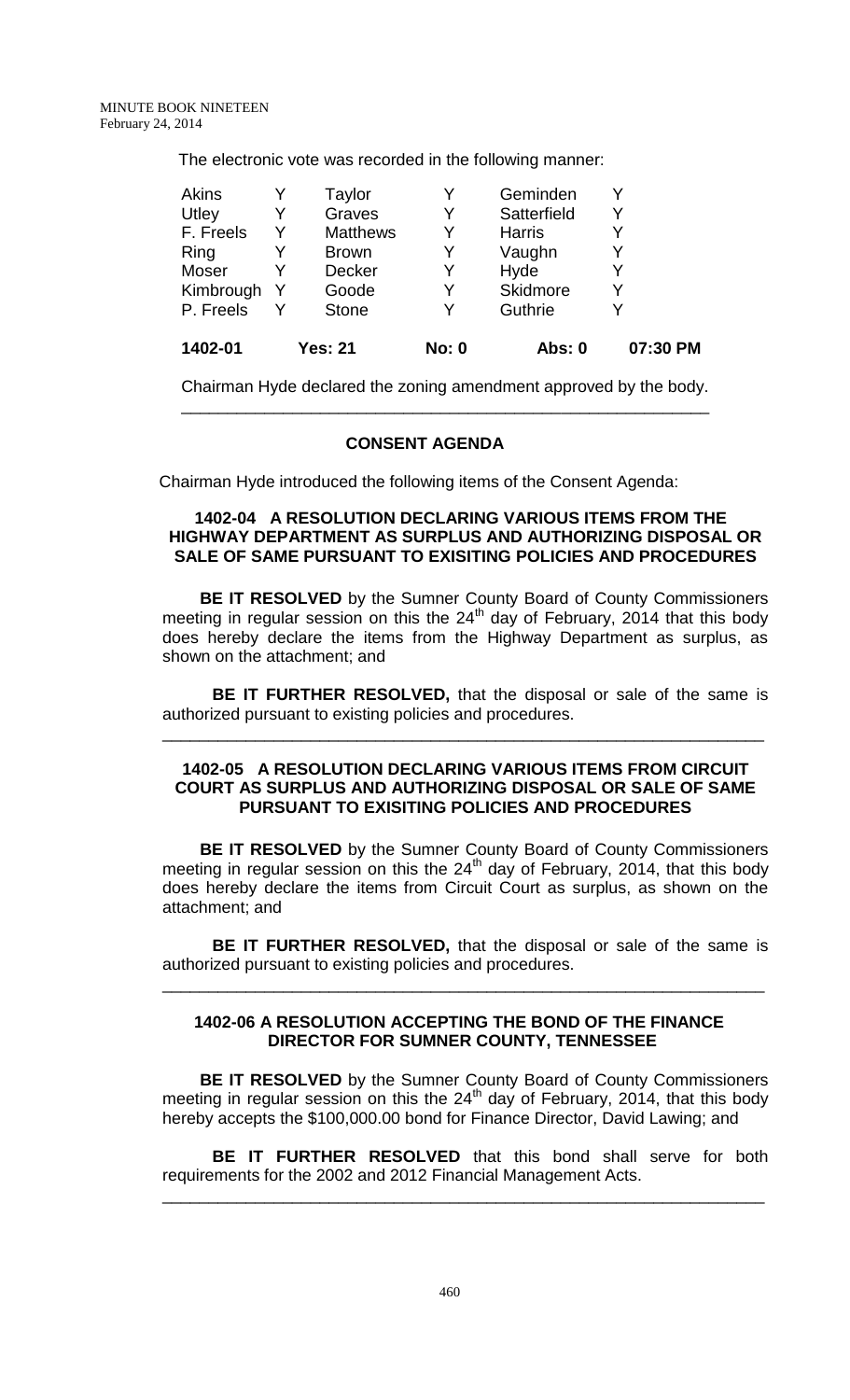### **1402-07 A RESOLUTION APPROPRIATING \$5,000.00 FROM THE GENERAL FUND UNASSIGNED FUND BALANCE FOR REPAIR OF TRAFFIC CONTROL SIGNALS**

**BE IT RESOLVED** by the Sumner County Board of County Commissioners meeting in regular session on this the  $24<sup>th</sup>$  day of February, 2014, that this body hereby appropriates \$5,000.00 from the General Fund Unassigned Fund Balance for repair of traffic control signals, as shown on the attachment herewith.

\_\_\_\_\_\_\_\_\_\_\_\_\_\_\_\_\_\_\_\_\_\_\_\_\_\_\_\_\_\_\_\_\_\_\_\_\_\_\_\_\_\_\_\_\_\_\_\_\_\_\_\_\_\_\_\_\_\_\_\_\_\_\_\_\_

### **1402-08 A RESOLUTION APPROVING THE FISCAL YEAR 2013-2014 SUMNER COUNTY BOARD OF EDUCATION GENERAL PURPOSE SCHOOL FUND BUDGET AMENDMENTS AND APPROPRIATING AND/OR TRANSFERRING SUCH FUNDS AS REQUIRED**

**BE IT RESOLVED** by the Sumner County Board of County Commissioners meeting in regular session on this the  $24<sup>th</sup>$  day of February, 2014 that this body hereby approves the 2013-2014 Sumner County Board of Education General Purpose School Fund Budget Amendments and appropriates and/or transfers such funds among the various accounts, as shown on the attached schedules which are hereby incorporated as a part of this resolution.

### **1402-09 A RESOLUTION AUTHORIZING THE ACCEPTANCE OF THE EMERGENCY MANAGEMENT AGENCY HOMELAND SECURITY GRANT IN THE AMOUNT OF \$19,100.00**

\_\_\_\_\_\_\_\_\_\_\_\_\_\_\_\_\_\_\_\_\_\_\_\_\_\_\_\_\_\_\_\_\_\_\_\_\_\_\_\_\_\_\_\_\_\_\_\_\_\_\_\_\_\_\_\_\_\_\_\_\_\_\_\_\_

**BE IT RESOLVED** by the Sumner County Board of County Commissioners meeting in regular session on this the  $24<sup>th</sup>$  day of February, 2014, that this body hereby authorizes the acceptance of the Emergency Management Agency Homeland Security Grant, in the amount of \$19,100.00.

\_\_\_\_\_\_\_\_\_\_\_\_\_\_\_\_\_\_\_\_\_\_\_\_\_\_\_\_\_\_\_\_\_\_\_\_\_\_\_\_\_\_\_\_\_\_\_\_\_\_\_\_\_\_\_\_\_\_\_\_\_\_\_\_\_

### **1402-10 A RESOLUTION APPROPRIATING \$350.00 FROM THE MEMORIAL CONTRIBUTIONS TO LIBRARY BOOKS EXPENSE LINE FOR THE HENDERSONVILLE PUBLIC LIBRARY**

 **BE IT RESOLVED** by the Sumner County Board of County Commissioners meeting

in regular session on this the  $24<sup>th</sup>$  day of February, 2014, that this body hereby appropriates \$350.00 from the Memorial Contributions to Library Books Expense Line for the Hendersonville Public Library, as shown on the attachment herewith.

### **1402-11 A RESOLUTION APPROPRIATING \$6,250.00 FROM FOALS CONTRIBUTION FOR VARIOUS ITEMS FOR THE HENDERSONVILLE PUBLIC LIBRARY**

 $\overline{\phantom{a}}$  , and the contribution of the contribution of the contribution of the contribution of the contribution of the contribution of the contribution of the contribution of the contribution of the contribution of the

**BE IT RESOLVED** by the Sumner County Board of County Commissioners meeting in regular session on this the  $24<sup>th</sup>$  day of February, 2014, that this body hereby appropriates \$6,250.00 from FOALS contribution for various items for the Hendersonville Public Library, as shown on the attachment herewith.

\_\_\_\_\_\_\_\_\_\_\_\_\_\_\_\_\_\_\_\_\_\_\_\_\_\_\_\_\_\_\_\_\_\_\_\_\_\_\_\_\_\_\_\_\_\_\_\_\_\_\_\_\_\_\_\_\_\_\_\_\_\_\_\_\_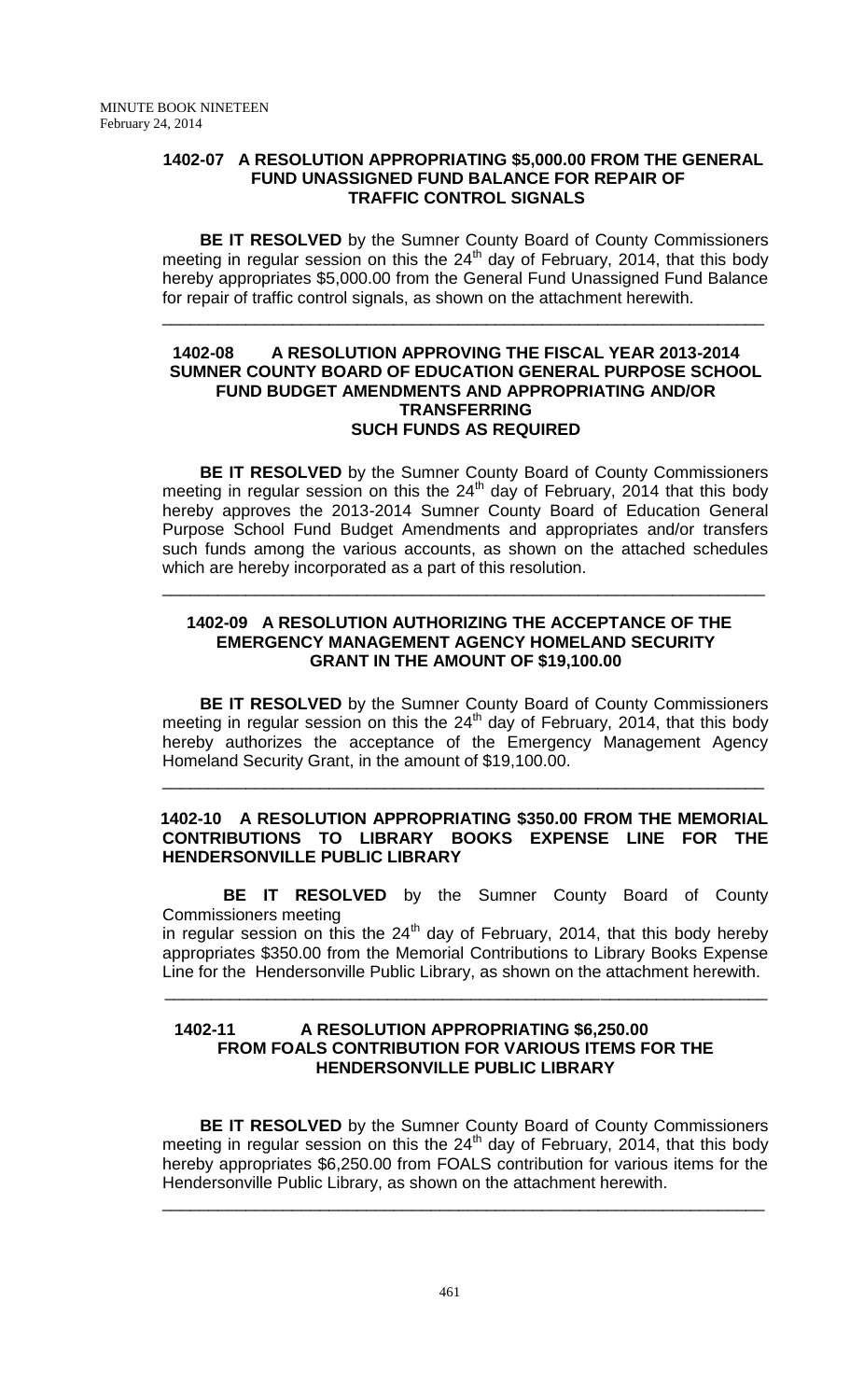### **1402-12 A RESOLUTION APPROPRIATING \$10,988.00 FROM EMS SOFTWARE REFUND TO BE USED FOR PURCHASE OF ERP SCHEDULING SOFTWARE**

**BE IT RESOLVED** by the Sumner County Board of County Commissioners meeting in regular session on this the  $24<sup>th</sup>$  day of February, 2014, that this body hereby appropriates \$10,988.00 from EMS software refund to be used for purchase of ERP scheduling software, as shown on the attachment herewith.

\_\_\_\_\_\_\_\_\_\_\_\_\_\_\_\_\_\_\_\_\_\_\_\_\_\_\_\_\_\_\_\_\_\_\_\_\_\_\_\_\_\_\_\_\_\_\_\_\_\_\_\_\_\_\_\_\_\_\_\_\_\_\_\_\_

## **1402-13 A RESOLUTION ACCEPTING MADALYN WAY IN KAITY BROOKE ESTATES, PHASE 3, AS A CLASS 1 COUNTY ROAD**

**BE IT RESOLVED** by the Sumner County Board of County Commissioners meeting in regular session on this the  $24<sup>th</sup>$  day of February, 2014, that this body hereby accepts Madalyn Way in Kaity Brooke Estates, Phase 3, as a class 1 county road, as shown on the attachment.

**BE IT FURTHER RESOLVED** that said road be added to the official Road List.

\_\_\_\_\_\_\_\_\_\_\_\_\_\_\_\_\_\_\_\_\_\_\_\_\_\_\_\_\_\_\_\_\_\_\_\_\_\_\_\_\_\_\_\_\_\_\_\_\_\_\_\_\_\_\_\_\_\_\_\_\_\_\_\_\_

Upon motion of Commissioner Akins, seconded by Commissioner Graves, the Commission voted unanimously to approve the items on the Consent Agenda.

\_\_\_\_\_\_\_\_\_\_\_\_\_\_\_\_\_\_\_\_\_\_\_\_\_\_\_\_\_\_\_\_\_\_\_\_\_\_\_\_\_\_\_\_\_\_\_\_\_\_\_\_\_\_\_\_\_\_\_\_\_\_\_

## **REPORT FROM COUNTY OFFICIALS**

County Officials filed the following reports: County Investments, County General Fund, County Debt Service Fund, County Highway Fund, County Capital Outlay Fund, School General Purpose Fund, School Federal Projects Fund, School Food Service Fund, Employee Health Insurance Trust Fund, Employee Dental Insurance Trust Fund, Casualty Insurance Trust Fund, County Trustee Funds, Special Reports: County Dental Insurance Claim Payments, County Health Insurance Claim Payments, County Property Tax Collections, County EMS Billing/Collections/Balances, County Sales Tax Collections, County Wheel Tax Collections, County Tax Rates/Property Values and County School Loan Program Rates. Approval of the filing of these records does not certify to the accuracy of the documents.

Chairman Hyde introduced the following resolution:

 **1402-NOT A RESOLUTION TO APPROVE AND ACCEPT APPLICATIONS FOR NOTARIES PUBLIC POSITIONS AND PERSONAL SURETY GUARANTORS**

 **WHEREAS,** according to the law of the State of Tennessee, an individual must apply for the office of notary public in the county of residence, or of their principal place of business; and

 **WHEREAS**, state statute requires personal sureties making bonds for Notaries publics to be approved by the Sumner County Commission; and

 **WHEREAS,** said applicant must be approved by the County Commission assembled; and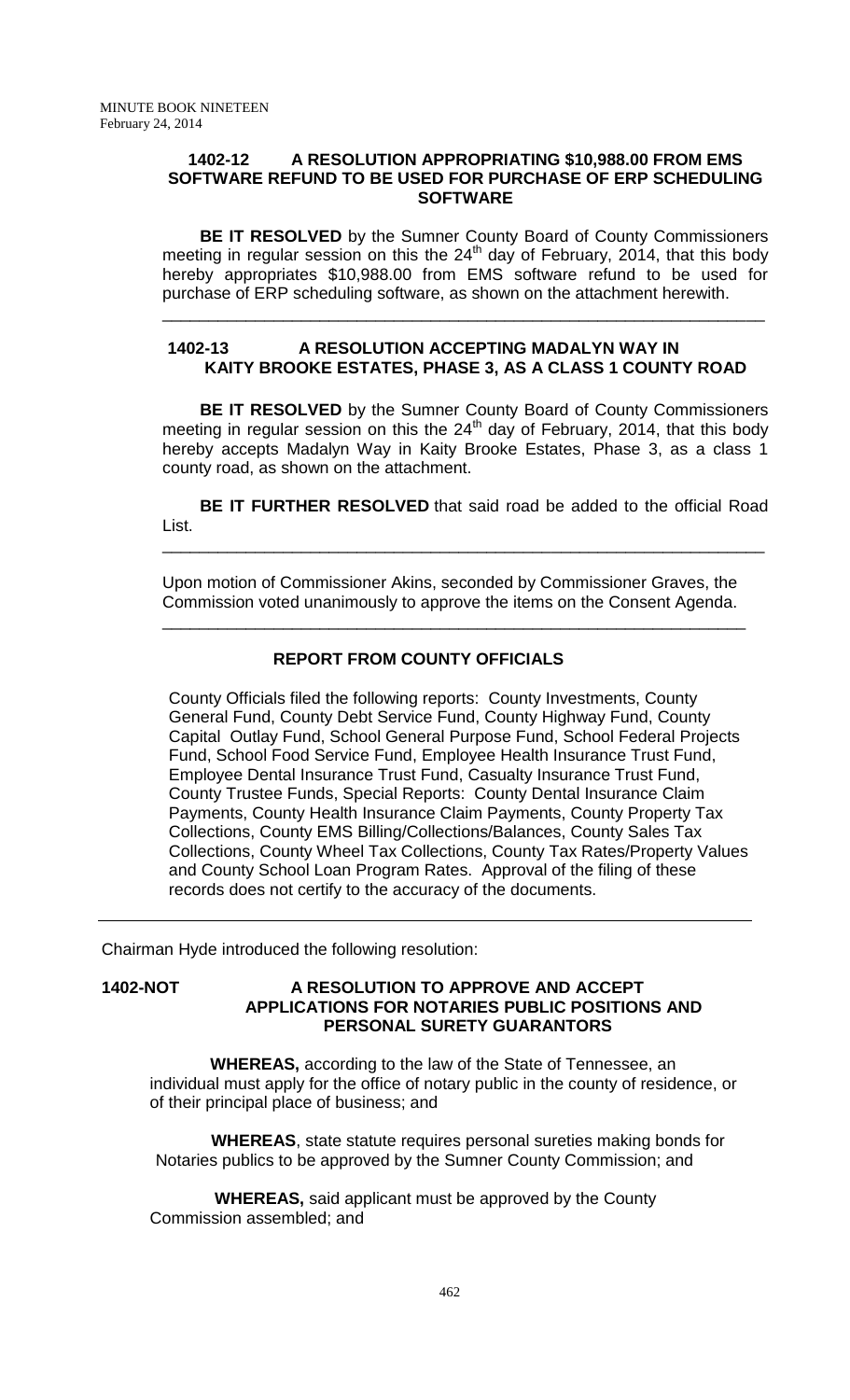**WHEREAS,** Bill Kemp, Sumner County Clerk, has certified according to the records of his office that the persons named on the attached listing labeled "SUMNER COUNTY NOTARY PUBLIC APPLICATIONS and SURETY GUARANTORS" have duly applied for the positions so sought; and

## **BE IT FURTHER RESOLVED THAT THIS TAKE EFFECT FROM AND AFTER PASSAGE.**

# **NOTARIES TO BE ELECTED**

 **–––––––––––––––––––––––––––––––––––––––––––––––––––––––––**

BETH ALLEN STEPHANA JOHNSON WILLIAM T BUERKETT AMY M JONES TIFFANY CAMPBELL THUAN LAM COLBURN CHEESE LISA LIPSCOMB NANCY KING CRAWFORD HEATHER MASSA KATHI D DANIEL BRITTNEY N MASTERS PHILLIP EVANS D MURPHY RANDALL FLY ZENA R PARKS CARLOS FREEMAN LAURA A. FROST BRENDA L REED JENNIFER L GOOCH JACKIE A RODDY SHAUNA GREEN CHERYL STOLTENBERG MELODI L GRISHAM TAMMIE V SUTHERLAND JAMES B HAWKINS KERI A WETTER SUSAN E HEARN JOHN C WILKINSON SUZANNE A HESSON

 PERSONAL SURETY TAYLER CONDRA DENNIS CONDRA

Upon motion of Commissioner Taylor, seconded by Commissioner Akins, voting was recorded in the following manner:

\_\_\_\_\_\_\_\_\_\_\_\_\_\_\_\_\_\_\_\_\_\_\_\_\_\_\_\_\_\_\_\_\_\_\_\_\_\_\_\_\_\_\_\_\_\_\_\_\_\_\_\_\_

| 1402-NOTARIES   |   | <b>Yes: 21</b>  |   | No: 0         | Abs: 1 | 07:31 PM |
|-----------------|---|-----------------|---|---------------|--------|----------|
| Guthrie         | Y |                 |   |               |        |          |
| <b>Skidmore</b> | Y | P. Freels       | Y | <b>Stone</b>  | A      |          |
| <b>Hughes</b>   | Y | Kimbrough       | Y | Goode         | Y      |          |
| Moser           | Y | Decker          | Y | Hyde          | Y      |          |
| Ring            | Y | <b>Brown</b>    | Y | Vaughn        | Y      |          |
| F. Freels       | Y | <b>Matthews</b> | Y | <b>Harris</b> | Y      |          |
| Utley           |   | Graves          | Y | Satterfield   | Y      |          |
| <b>Akins</b>    |   | Taylor          | Y | Geminden      |        |          |

 Chairman Hyde declared the election of Notaries Public by the body. \_\_\_\_\_\_\_\_\_\_\_\_\_\_\_\_\_\_\_\_\_\_\_\_\_\_\_\_\_\_\_\_\_\_\_\_\_\_\_\_\_\_\_\_\_\_\_\_\_\_\_\_\_\_\_\_\_\_\_\_\_\_\_\_\_\_\_\_\_

## **COMMITTEE ON COMMITTEES**

Commissioner Taylor brought forth the following re-appointment of Richard Jones to a five-year term on the Board of Zoning Appeals and so moved, seconded by Commissioner Skidmore. The motion carried by unanimous voice vote of the body.

Commissioner Taylor brought forth the re-appointment of Tom Neal, a citizen member on the Highway Commission and so moved. The motion was seconded by Commissioner Frank Freels. The motion carried by unanimous voice vote of the body.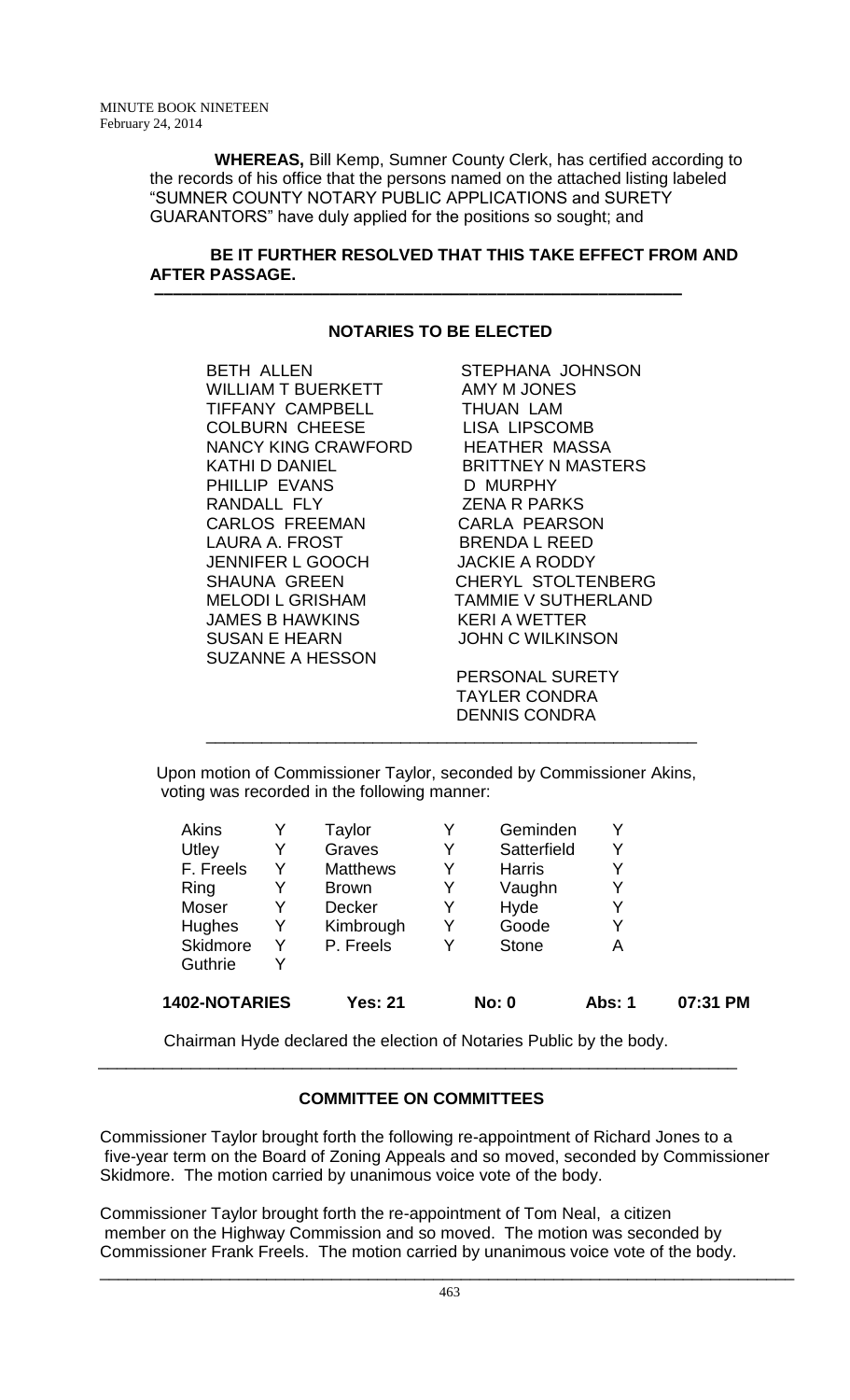### **HIGHWAY COMMISSION**

There was no report from the Highway Commission.

### **EDUCATION COMMITTEE**

**\_\_\_\_\_\_\_\_\_\_\_\_\_\_\_\_\_\_\_\_\_\_\_\_\_\_\_\_\_\_\_\_\_\_\_\_\_\_\_\_\_\_\_\_\_\_\_\_\_\_\_\_\_\_\_\_\_\_\_\_\_\_\_\_\_\_\_\_\_**

Commissioner Decker stated that the Education Committee would be giving further consideration to the Educate and Grow Scholarship in light of Governor Haslam's program to fund scholarships for community college students.

## **GENERAL OPERATIONS COMMITTEE**

**\_\_\_\_\_\_\_\_\_\_\_\_\_\_\_\_\_\_\_\_\_\_\_\_\_\_\_\_\_\_\_\_\_\_\_\_\_\_\_\_\_\_\_\_\_\_\_\_\_\_\_\_\_\_\_\_\_\_\_\_\_\_\_\_\_\_\_\_\_**

There was no report from the General Operations Committee.

### **EMERGENCY SERVICES COMMITTEE**

**\_\_\_\_\_\_\_\_\_\_\_\_\_\_\_\_\_\_\_\_\_\_\_\_\_\_\_\_\_\_\_\_\_\_\_\_\_\_\_\_\_\_\_\_\_\_\_\_\_\_\_\_\_\_\_\_\_\_\_\_\_\_\_\_\_\_\_\_\_**

Commissioner Vaughn introduced the following resolution and moved for approval. Commissioner Akins seconded the motion.

## **1402-02 A RESOLUTION INCREASING AMBULANCE TRANSPORT RATES**

 **WHEREAS,** in order to maintain the high standard of care provided by the Sumner County Ambulance Service, it is necessary that rates for transports be increased.

**THEREFORE BE IT RESOLVED** by the Sumner County Board of County Commissioners meeting in regular session on this the 24<sup>th</sup> day of February, 2014, that this body does hereby increase the ambulance transport rate as follows:

| Code  | <b>Description</b>               |     | <b>Current Proposed</b> |
|-------|----------------------------------|-----|-------------------------|
| A0434 | <b>SCT</b> (specialty transport) | n/a | \$1,050.00              |

**BE IT RESOLVED** that the proposed rates shall become effective at 12:00 a.m. on March 1, 2014.

\_\_\_\_\_\_\_\_\_\_\_\_\_\_\_\_\_\_\_\_\_\_\_\_\_\_\_\_\_\_\_\_\_\_\_\_\_\_\_\_\_\_\_\_\_\_\_\_\_\_\_\_\_\_\_\_\_\_\_\_\_\_\_

Without objection, Chairman Hyde recognized Director of Emergency Services Keith Douglas who suggested changes to the fee structure that are reflected in the above-stated resolution.

The electronic vote was recorded in the following manner:

| 1402-02   |   | <b>Yes: 21</b>  | <b>No: 1</b><br>464 | <b>Abs: 0</b> | 07:39 PM |
|-----------|---|-----------------|---------------------|---------------|----------|
| Guthrie   | Y |                 |                     |               |          |
| Skidmore  | Y | P. Freels       | Y                   | <b>Stone</b>  |          |
| Hughes    | Y | Kimbrough       | Y                   | Goode         | Y        |
| Moser     | Y | <b>Decker</b>   | Y                   | Hyde          |          |
| Ring      | Y | <b>Brown</b>    | Y                   | Vaughn        |          |
| F. Freels | Y | <b>Matthews</b> | Y                   | <b>Harris</b> |          |
| Utley     | Y | Graves          | Y                   | Satterfield   | N        |
| Akins     |   | Taylor          |                     | Geminden      |          |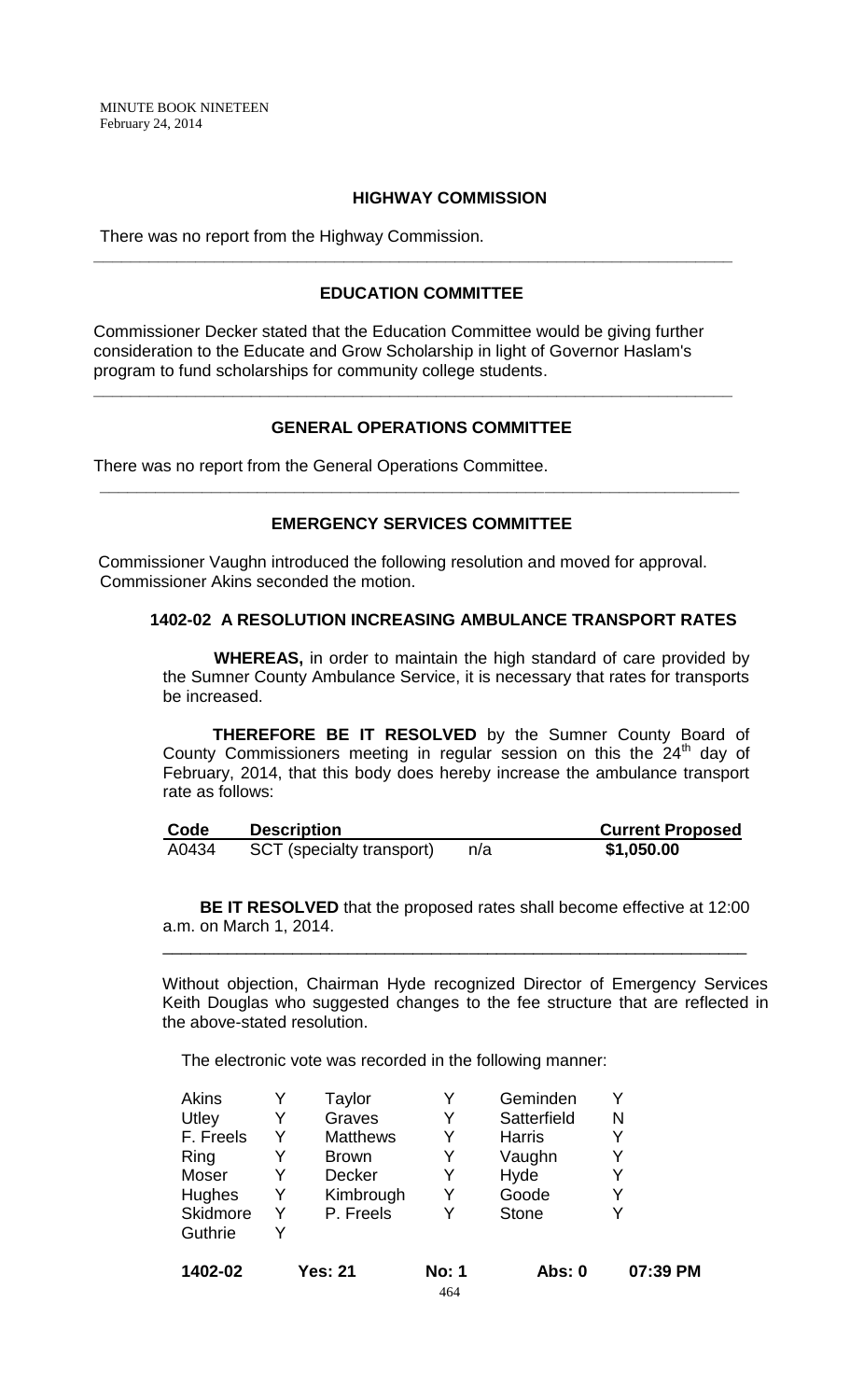Chairman Hyde declared the resolution approved by the body.

### **PUBLIC SERVICES COMMITTEE**

\_\_\_\_\_\_\_\_\_\_\_\_\_\_\_\_\_\_\_\_\_\_\_\_\_\_\_\_\_\_\_\_\_\_\_\_\_\_\_\_\_\_\_\_\_\_\_\_\_\_\_\_\_\_\_\_\_\_\_\_\_\_\_

There was no report from the Public Services Committee.

### **LEGISLATIVE COMMITTEE**

**\_\_\_\_\_\_\_\_\_\_\_\_\_\_\_\_\_\_\_\_\_\_\_\_\_\_\_\_\_\_\_\_\_\_\_\_\_\_\_\_\_\_\_\_\_\_\_\_\_\_\_\_\_\_\_\_\_\_\_\_\_\_\_\_\_\_\_\_\_**

 Commissioner Decker introduced the following resolution and moved for approval. Commissioner Moser seconded the motion.

### **1402-15 A RESOLUTION TO ENCOURAGE THE TENNESSEE GENERAL ASSEMBLY TO FULLY FUND THE STATE TAX RELIEF PROGRAM FOR THE DISABLED AND ELDERLY PROPERTY OWNERS OF OUR STATE**

**WHEREAS,** the state of Tennessee has long provided relief to disabled and elderly citizens who meet a certain base income level and through this contribution have allowed many to remain homeowners in their community; and

**WHEREAS,** the state of Tennessee, has seen an enormous growth in the need for the program and has provided, for the 2013 Tax year, however has failed to fully fund the financial needs of this program for the future; and

**WHEREAS,** without additional funding from the State, many citizens may be forced to leave or even lose their homes.

**THEREFORE, BE IT RESOLVED** by the Sumner County Board of County Commissioners, meeting in regular session on this the  $24<sup>th</sup>$  day of February, 2014 that this body does hereby encourage the Tennessee General Assembly to seek permanent sources of funding to fully fund the property tax relief program for the disabled and elderly property owners of our state; and

**BE IT FURTHER RESOLVED** that the Law Director is to forward a copy of this resolution to our state delegates and seek their assistance with this request; and

 **BE IT FURTHER RESOLVED** that the County Executive shall forward a copy of this resolution to all counties and ask them to pass the same and forward the request to their state delegates.

\_\_\_\_\_\_\_\_\_\_\_\_\_\_\_\_\_\_\_\_\_\_\_\_\_\_\_\_\_\_\_\_\_\_\_\_\_\_\_\_\_\_\_\_\_\_\_\_\_\_\_\_\_\_\_\_\_\_\_\_\_\_\_\_\_

Commissioner Decker moved, and was duly seconded, to suspend the rules to allow County Trustee Marty Nelson to address the matter of funding for mortgage assistance for elderly citizens. The motion carried and Ms. Nelson explained the necessity of the resolution.

Commissioner Hughes moved, seconded by Commissioner Kimbrough, to refer the matter back to the Legislative Committee for further review.

The electronic vote was recorded in the following manner:

#### **REFER 1402-15**

| Akins     | N | Taylor          | N | Geminden    | N |
|-----------|---|-----------------|---|-------------|---|
| Utley     |   | Graves          | N | Satterfield | N |
| F. Freels | N | <b>Matthews</b> | N | Harris      | N |
| Ring      | N | <b>Brown</b>    | N | Vaughn      | N |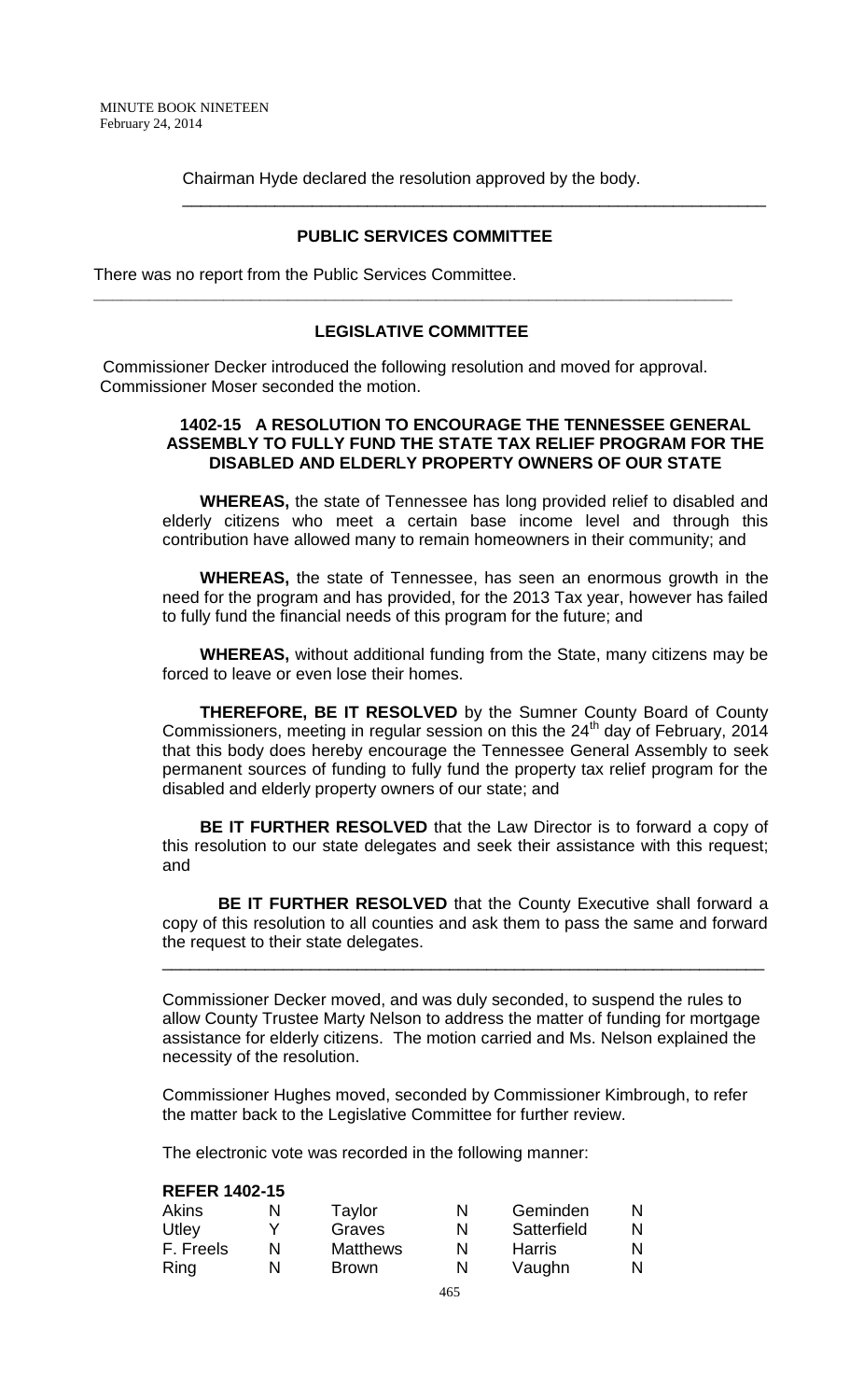| <b>REFER</b>    | Yes: 4 | <b>No: 18</b> | <b>Abs: 0</b> | 07:49 PM |
|-----------------|--------|---------------|---------------|----------|
| Guthrie         |        |               |               |          |
| <b>Skidmore</b> | N      | P. Freels     | <b>Stone</b>  |          |
| <b>Hughes</b>   |        | Kimbrough     | Goode         |          |
| Moser           |        | <b>Decker</b> | Hyde          |          |

Chairman Hyde declared the motion to refer failed to pass.

The electronic vote on the main motion was recorded in the following manner:

\_\_\_\_\_\_\_\_\_\_\_\_\_\_\_\_\_\_\_\_\_\_\_\_\_\_\_\_\_\_\_\_\_\_\_\_\_\_\_\_\_\_\_\_\_\_\_\_\_\_\_\_\_\_\_\_\_\_\_\_\_\_\_\_\_

| 1402-15         |   | <b>Yes: 21</b>  | <b>No: 1</b> | Abs: 0        | 07:50 PM |
|-----------------|---|-----------------|--------------|---------------|----------|
| Guthrie         |   |                 |              |               |          |
| <b>Skidmore</b> | Y | P. Freels       | Y            | <b>Stone</b>  | V        |
| Hughes          | N | Kimbrough       | Y            | Goode         | Y        |
| Moser           |   | <b>Decker</b>   | Y            | Hyde          |          |
| Ring            | Y | <b>Brown</b>    | Y            | Vaughn        | Y        |
| F. Freels       | Y | <b>Matthews</b> | Y            | <b>Harris</b> | Y        |
| Utley           | Y | Graves          | Y            | Satterfield   | Y        |
| <b>Akins</b>    |   | Taylor          |              | Geminden      |          |
|                 |   |                 |              |               |          |

Chairman Hyde declared the resolution approved by the body.

## **RULES AND PROCEDURES**

\_\_\_\_\_\_\_\_\_\_\_\_\_\_\_\_\_\_\_\_\_\_\_\_\_\_\_\_\_\_\_\_\_\_\_\_\_\_\_\_\_\_\_\_\_\_\_\_\_\_\_\_\_\_\_\_\_\_\_\_\_\_\_

There was no report from the Rules and Procedures Committee.

### **FINANCIAL MANAGEMENT COMMITTEE**

**\_\_\_\_\_\_\_\_\_\_\_\_\_\_\_\_\_\_\_\_\_\_\_\_\_\_\_\_\_\_\_\_\_\_\_\_\_\_\_\_\_\_\_\_\_\_\_\_\_\_\_\_\_\_\_\_\_\_\_\_\_\_\_\_\_\_\_\_\_**

There was no report from the Financial Management Committee.

### **BUDGET COMMITTEE**

 Commissioner Stone introduced the following resolution and moved for approval. Commissioner Moser seconded the motion.

### **1402-03 A RESOLUTION APPROPRIATING \$949,520.00 FOR PHASE ONE GREENWAY GRANT WITH MATCHING FUNDS FROM THE 2013 BOND FUND FOR THE STATION CAMP GREENWAY**

**BE IT RESOLVED** by the Sumner County Board of County Commissioners meeting in regular session on this  $24<sup>th</sup>$  day of February, 2014, that this body does hereby appropriate \$949,520.00 for Phase One Greenway Grant with matching funds from the 2013 Bond Fund for the Station Camp Greenway, as shown on the attachment herewith.

\_\_\_\_\_\_\_\_\_\_\_\_\_\_\_\_\_\_\_\_\_\_\_\_\_\_\_\_\_\_\_\_\_\_\_\_\_\_\_\_\_\_\_\_\_\_\_\_\_\_\_\_\_\_\_\_\_\_\_\_\_\_\_\_\_

Without objection, Chairman Hyde recognized County Finance Director David Lawing who gave a report on expenditures to date on the Greenway, adding that match for this grant was \$250,000.00.

The electronic vote was recorded in the following manner: